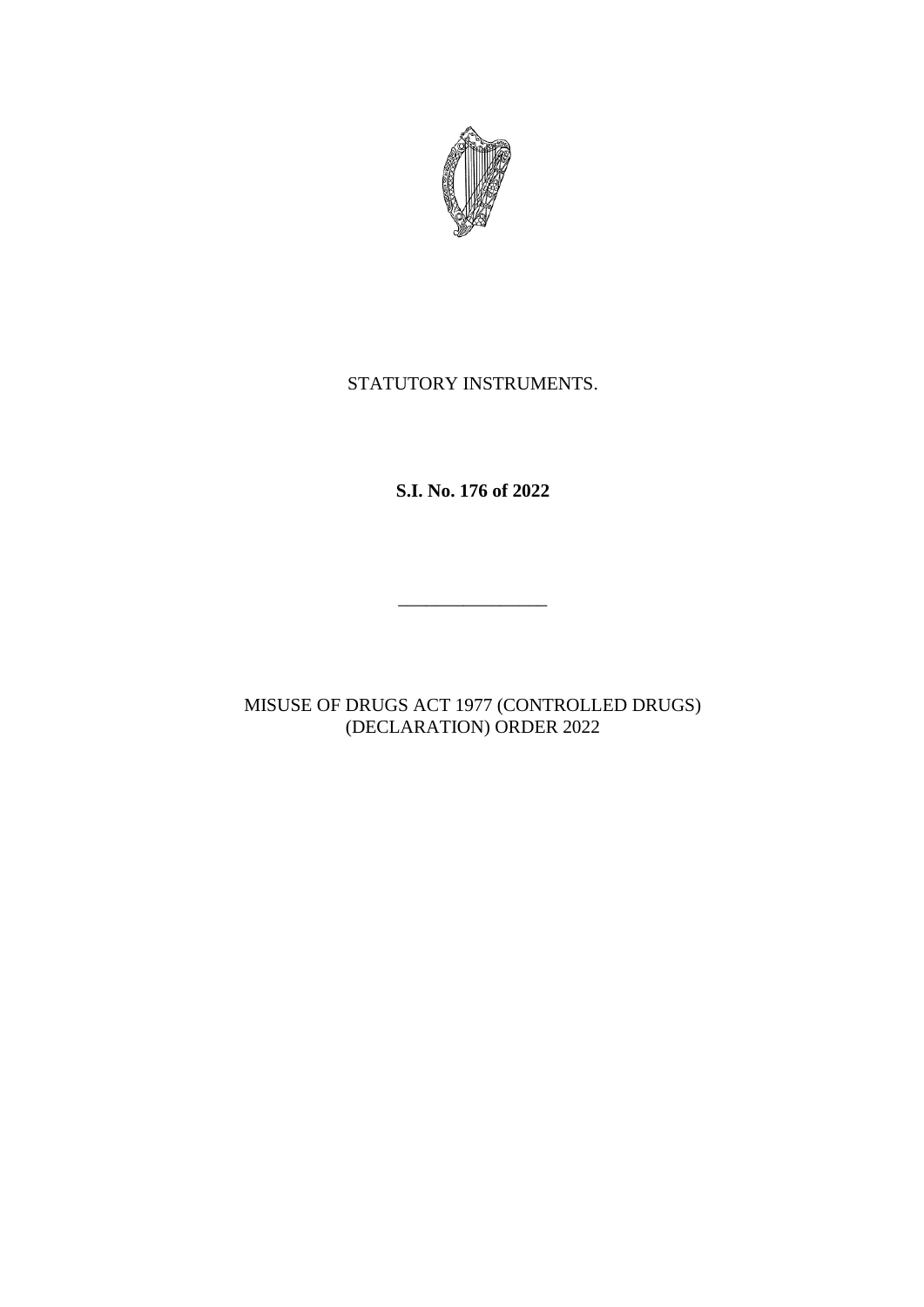## S.I. No. 176 of 2022

## MISUSE OF DRUGS ACT 1977 (CONTROLLED DRUGS) (DECLARATION) ORDER 2022

The Government, in exercise of the powers conferred on them by section 2(2) of the Misuse of Drugs Act 1977 (No. 12 of 1977), hereby makes the following order:

1. This Order may be cited as the Misuse of Drugs Act 1977 (Controlled Drugs) (Declaration) Order 2022.

2. Each of the substances, products and preparations specified in the Schedule is hereby declared to be a controlled drug for the purposes of the Misuse of Drugs Act 1977 (No. 12 of 1977).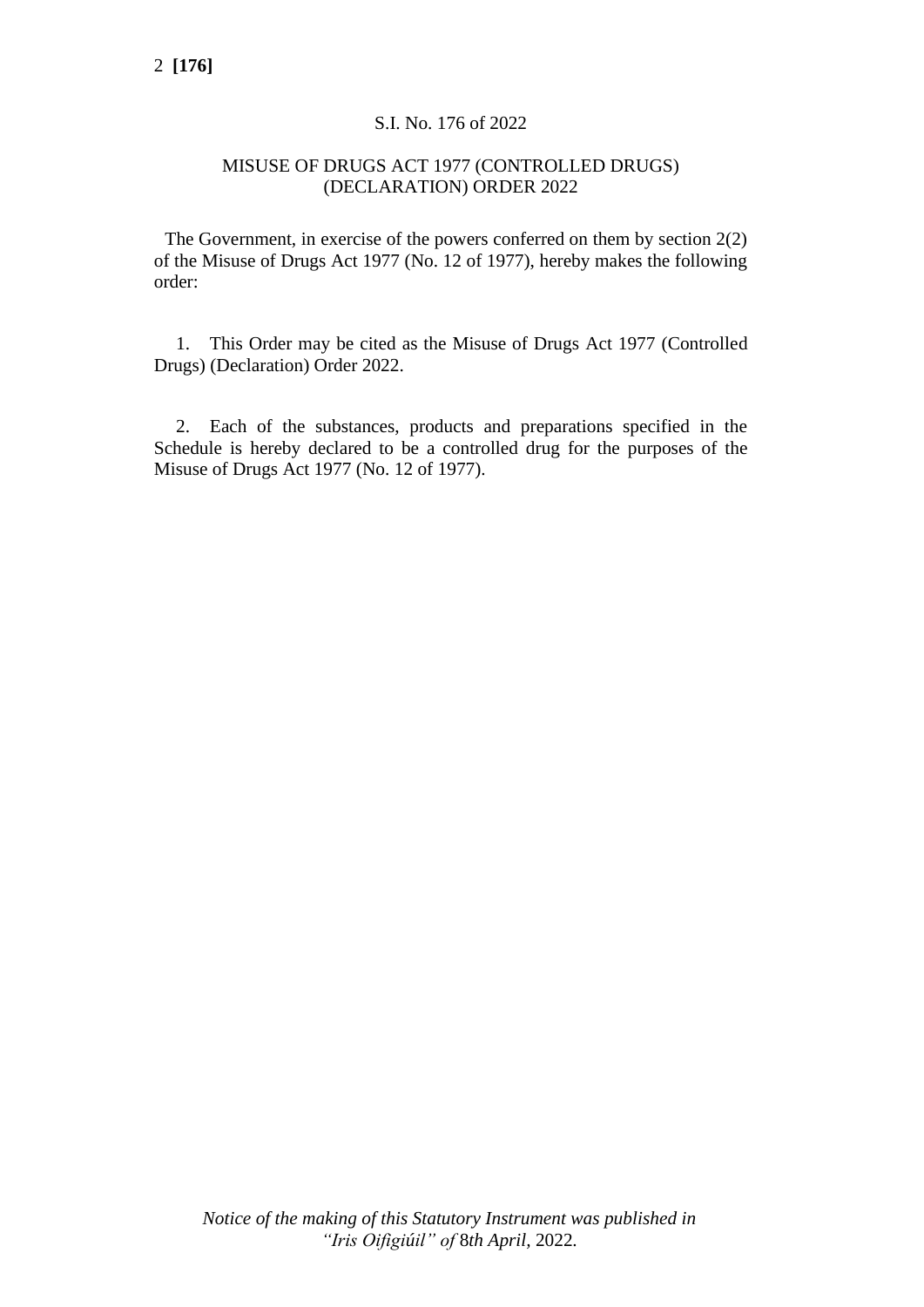### **SCHEDULE**

1. The following substances, namely:

(S)-*N*-(1-Amino-3-methyl-1-oxobutan-2-yl)-1-(4-fluorobenzyl)-1*H*indazole-3-carboxamide (otherwise known as AB-FUBINACA)

*N*,*N*-Diethyl-2-(2-(4-isopropoxybenzyl)-5-nitro-1*H*-benzo[d]imidazol-1-yl)ethan-1-amine (otherwise known as Isotonitazene)

1-(1,2-Diphenylethyl)piperidine (otherwise known as Diphenidine)

1-(1-(3-Methoxyphenyl)cyclohexyl)piperidine (otherwise known as 3- Methoxyphencyclidine)

Methyl 3,3-dimethyl-2-(1-(pent-4-en-1-yl)-1*H*-indazole-3 carboxamido)butanoate (otherwise known as MDMB-4en-PINACA)

Methyl 2-(1-(4-fluorobutyl)-1*H*-indazole-3-carboxamido)-3,3 dimethylbutanoate (otherwise known 4F-MDMB-BINACA)

Methyl 2-({[1-(4-fluorobutyl)-1*H*-indol-3-yl]carbonyl}amino)-3,3 dimethylbutanoate (otherwise known as 4F-MDMB-BICA)

Methyl (1-(5-fluoropentyl)-1*H*-indazole-3-carbonyl)valinate (otherwise known as 5F-AMB-PINACA)

Methyl 2-(1-(5-fluoropentyl)-1*H*-indole-3-carboxamido)-3,3 dimethylbutanoate (otherwise known as 5F-MDMB-PICA)

5-Pentyl-2-(2-phenylpropan-2-yl)-2,5-dihydro-1*H*-pyrido[4,3-b]indol-1-one (otherwise known as CUMYL-PEGACLONE)

6-(2-Chlorophenyl)-1-methyl-8-nitro-4*H*-benzo[f][1,2,4]triazolo[4,3 a][1,4]diazepine (otherwise known as Clonazolam)

7-Chloro-5-(2-chlorophenyl)-1-methyl-1,3-dihydro-2*H*benzo[e][1,4]diazepin-2-one (otherwise known as Diclazepam)

4-(2-Chlorophenyl)-2-ethyl-9-methyl-6*H*-thieno[3,2 f][1,2,4]triazolo[4,3-a][1,4]diazepine (otherwise known as Etizolam)

8-Chloro-6-(2-fluorophenyl)-1-methyl-4*H*-benzo[f][1,2,4]triazolo[4,3 a][1,4]diazepine (otherwise known as Flualprazolam)

8-Bromo-6-(2-fluorophenyl)-1-methyl-4*H*-benzo[f][1,2,4]triazolo[4,3 a][1,4]diazepine (otherwise known as Flubromazolam).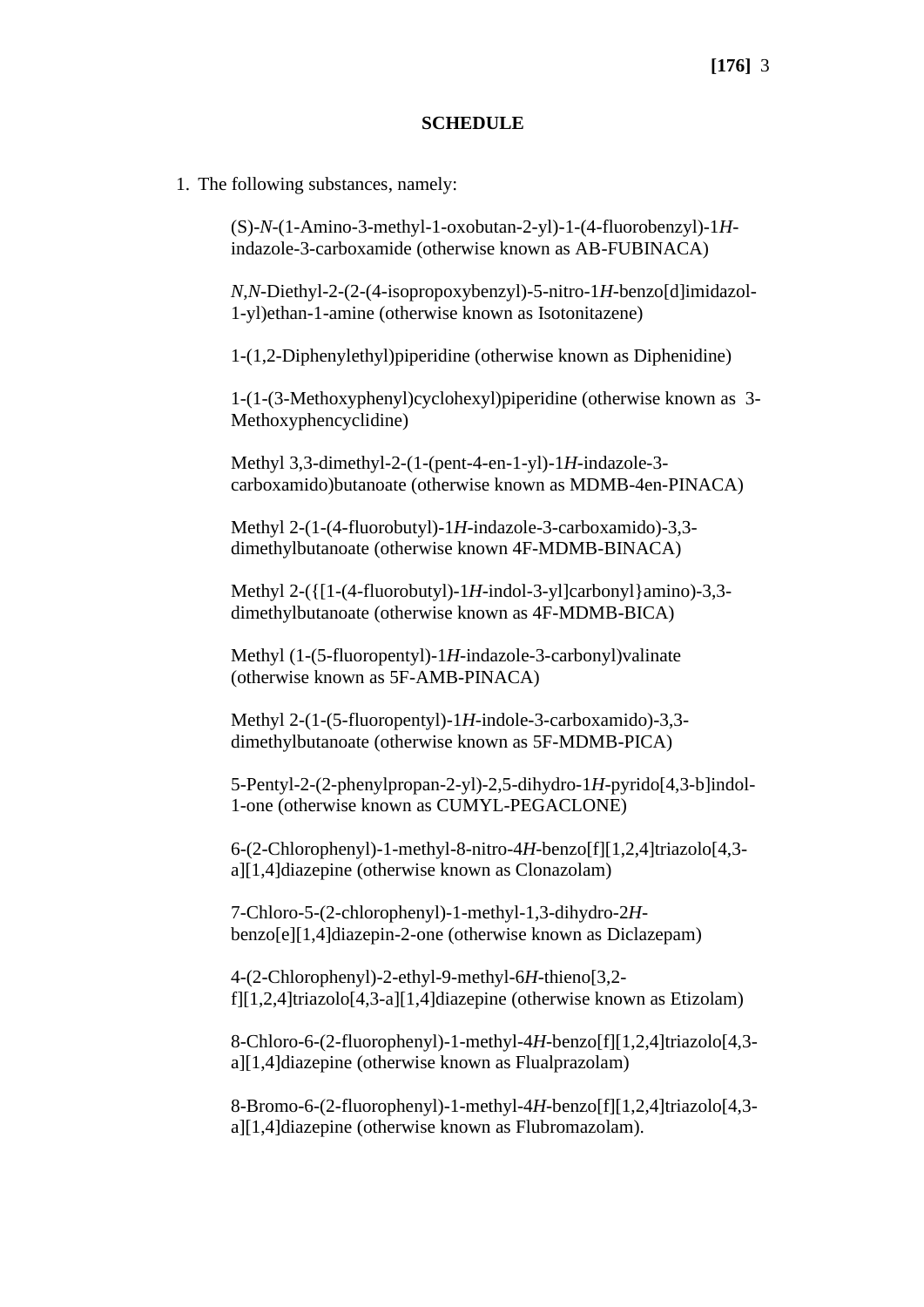- 4 **[176]**
- 2. Any stereoisomeric form of a substance specified in paragraph 1.
- 3. Any ester or ether of a substance specified in paragraph 1 or 2.
- 4. Any stereoisomeric form of a substance specified in paragraphs 1 to 3.
- 5. Any salt of a substance specified in paragraphs 1 to 4.
- 6. Any preparation or other product containing any proportion of a substance or product in paragraphs 1 to 5.



GIVEN under the Official Seal of the Government, 5 April, 2022.

MICHEÁL MARTIN, Taoiseach.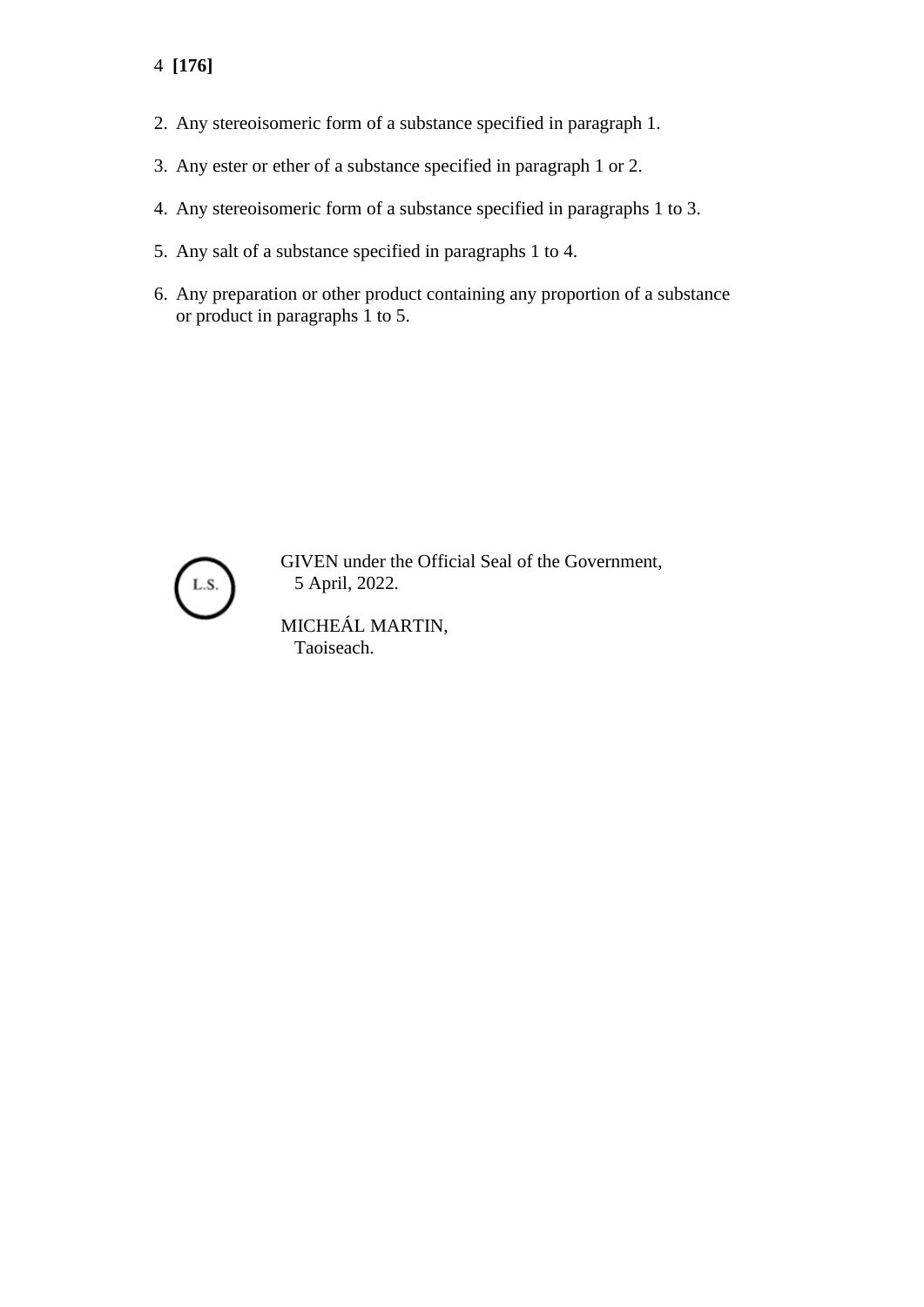## **[176]** 5

#### EXPLANATORY NOTE

## (*This note is not part of the Instrument and does not purport to be a legal interpretation*).

The purpose of this Order is to declare certain substances to be controlled drugs for the purposes of the Misuse of Drugs Act 1977. The drugs concerned are:

(S)-*N*-(1-Amino-3-methyl-1-oxobutan-2-yl)-1-(4-fluorobenzyl)-1*H*indazole-3-carboxamide (otherwise known as AB-FUBINACA)

*N*,*N*-Diethyl-2-(2-(4-isopropoxybenzyl)-5-nitro-1*H*-benzo[d]imidazol-1 yl)ethan-1-amine (otherwise known as Isotonitazene)

1-(1,2-Diphenylethyl)piperidine (otherwise known as Diphenidine)

1-(1-(3-Methoxyphenyl)cyclohexyl)piperidine (otherwise known as 3- Methoxyphencyclidine)

Methyl 3,3-dimethyl-2-(1-(pent-4-en-1-yl)-1*H*-indazole-3 carboxamido)butanoate (otherwise known as MDMB-4en-PINACA)

Methyl 2-(1-(4-fluorobutyl)-1*H*-indazole-3-carboxamido)-3,3 dimethylbutanoate (otherwise known 4F-MDMB-BINACA)

Methyl 2-({[1-(4-fluorobutyl)-1*H*-indol-3-yl]carbonyl}amino)-3,3 dimethylbutanoate (otherwise known as 4F-MDMB-BICA)

Methyl (1-(5-fluoropentyl)-1*H*-indazole-3-carbonyl)valinate (otherwise known as 5F-AMB-PINACA)

Methyl 2-(1-(5-fluoropentyl)-1*H*-indole-3-carboxamido)-3,3 dimethylbutanoate (otherwise known as 5F-MDMB-PICA)

5-Pentyl-2-(2-phenylpropan-2-yl)-2,5-dihydro-1*H*-pyrido[4,3-b]indol-1 one (otherwise known as CUMYL-PEGACLONE)

6-(2-Chlorophenyl)-1-methyl-8-nitro-4*H*-benzo[f][1,2,4]triazolo[4,3 a][1,4]diazepine (otherwise known as Clonazolam)

7-Chloro-5-(2-chlorophenyl)-1-methyl-1,3-dihydro-2*H*benzo[e][1,4]diazepin-2-one (otherwise known as Diclazepam)

4-(2-Chlorophenyl)-2-ethyl-9-methyl-6*H*-thieno[3,2 f][1,2,4]triazolo[4,3-a][1,4]diazepine (otherwise known as Etizolam)

8-Chloro-6-(2-fluorophenyl)-1-methyl-4*H*-benzo[f][1,2,4]triazolo[4,3 a][1,4]diazepine (otherwise known as Flualprazolam)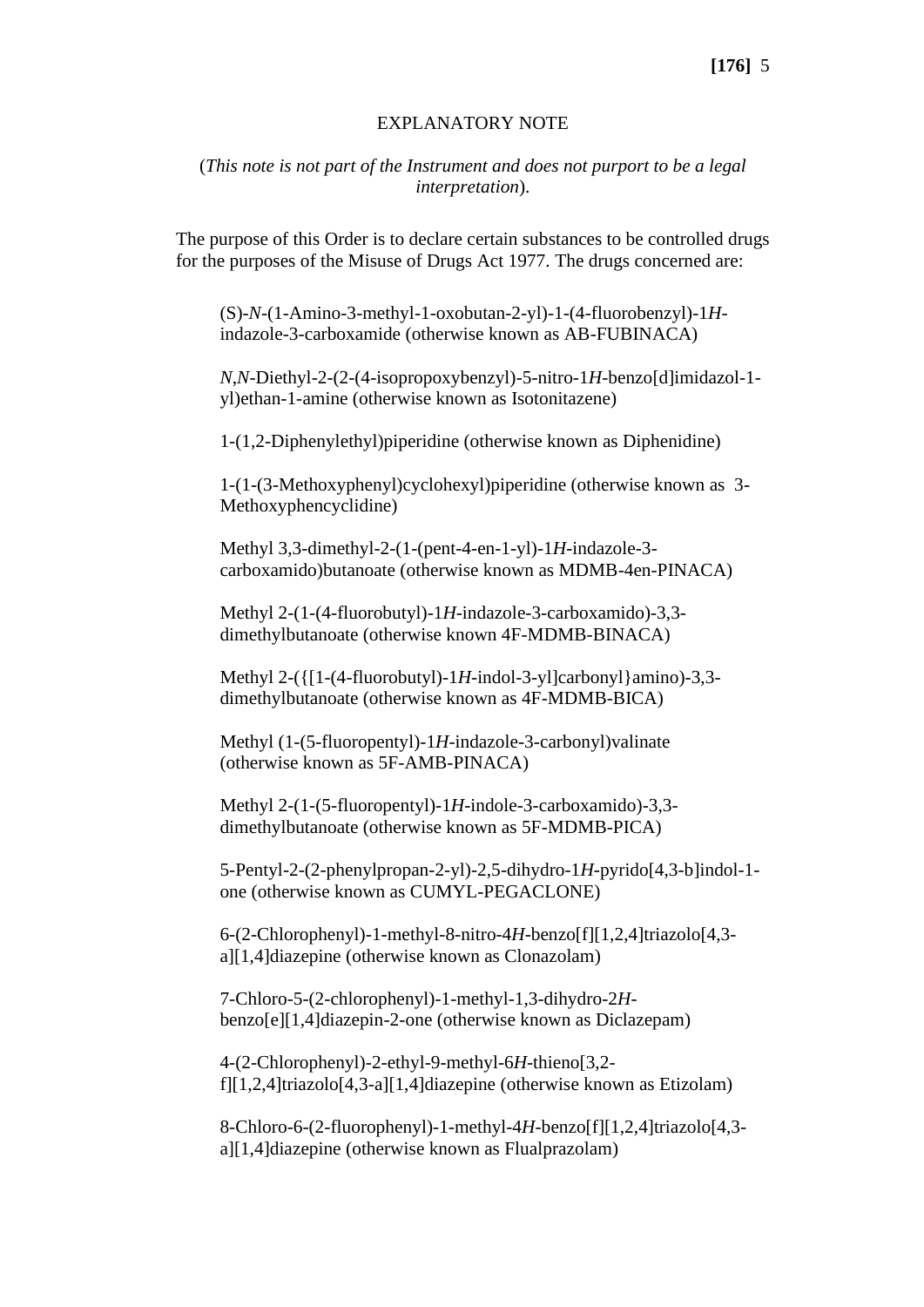8-Bromo-6-(2-fluorophenyl)-1-methyl-4*H*-benzo[f][1,2,4]triazolo[4,3 a][1,4]diazepine (otherwise known as Flubromazolam)

This Order may be cited as the Misuse of Drugs Act 1977 (Controlled Drugs) (Declaration) Order 2022.